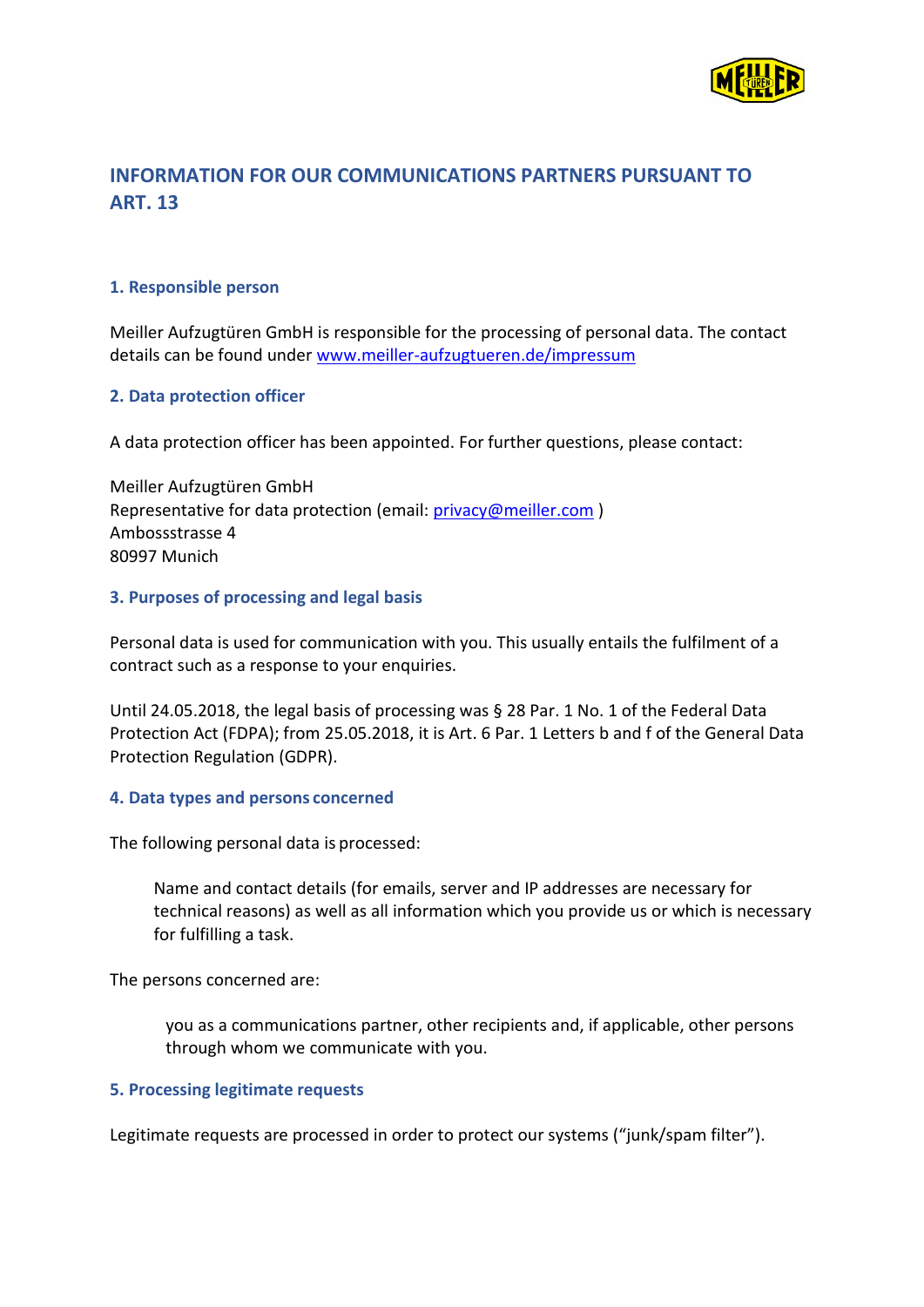

## **6. Recipients**

For email communication, all servers which are used during message transport will receive at least information of the sender and recipient. Content will also be received if it is not encrypted.

In addition, all persons will receive the data which the email also receives (TO and CC field).

# **7. Third country**

For email communication, it cannot be guaranteed that the data remains within the EU. Due to the way that the internet operates, it may be technically possible that an email – on its way from us to you or vice versa – is led via a server in an insecure third country. In any case, this cannot be prevented.

# **8. Duration of storage**

We store communication with you for 10 years (retention obligation pursuant to the German Commercial Code/VAT). After this, your data/communication data is deleted.

# **9. Right to information, revocation, deletion, restriction, data portability**

You can receive information from us at any time via your stored data. We will also amend your data if it is incorrect. Please use the following contact details if you would like to inform us about this[: www.meiller-aufzugtueren.de/impressum. P](http://www.meiller-aufzugtueren.de/impressum.)lease understand that we are legally obligated to store your data; we can therefore not offer to restrict or delete this.

We will also be happy to provide you with information electronically, whereby your right to data portability is guaranteed.

## **10. Consent**

We do not advertise and therefore do not need any consent. We also do not create any personality profiles.

## **11. Right to complain**

If you are unsatisfied, please let us know this using the contact details of the data protection officer. Please also use these details if you become aware of a data protection violation. Thank you!

You generally also have the right to complain about the processing of your data to a supervisory authority. You can do this at a supervisory authority which is responsible for your place of residence or at our responsible supervisory authority: